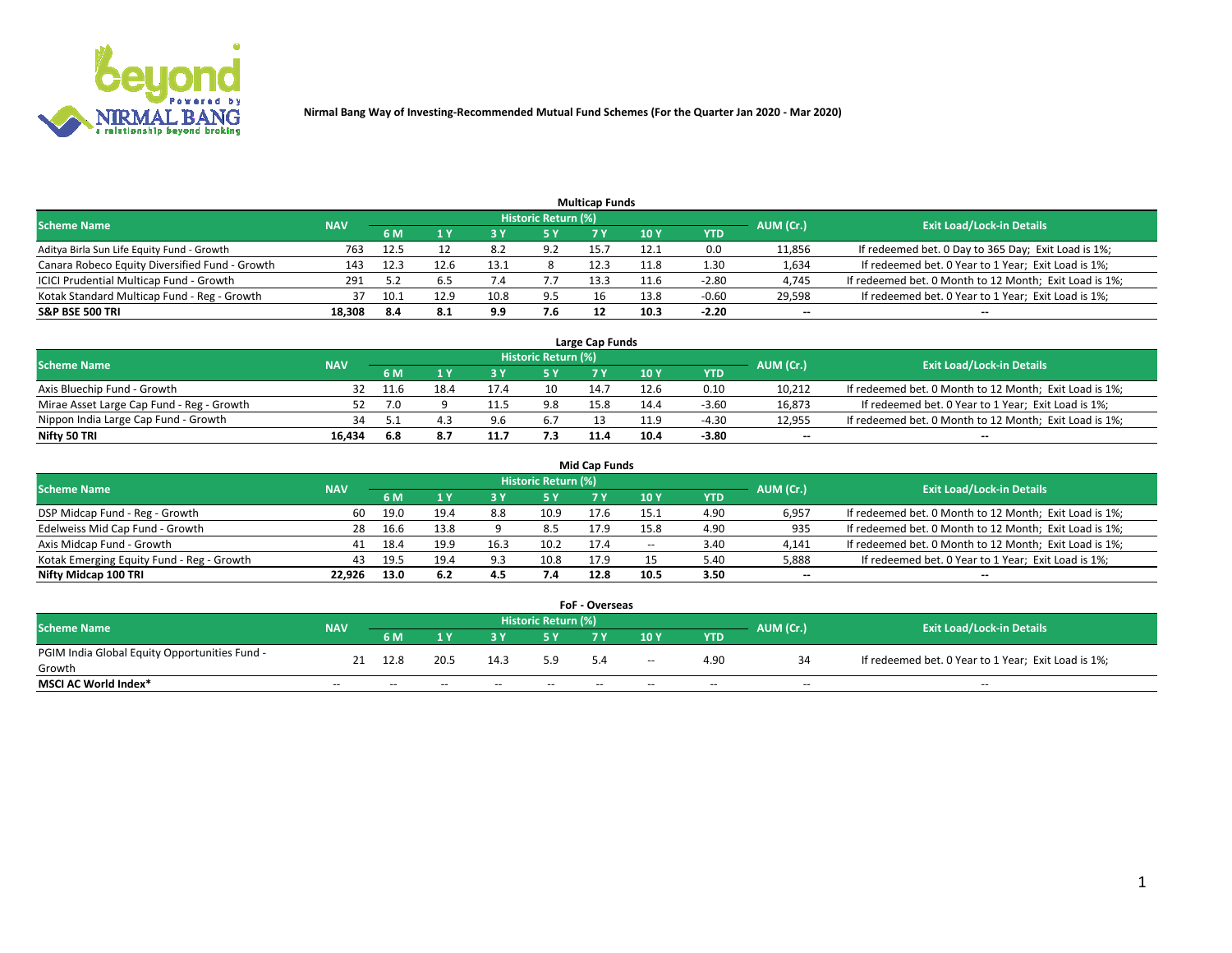

|                                                  |            |      |     |     |                     | Large & Midcap |      |         |           |                                                     |
|--------------------------------------------------|------------|------|-----|-----|---------------------|----------------|------|---------|-----------|-----------------------------------------------------|
| <b>Scheme Name</b>                               | <b>NAV</b> |      |     |     | Historic Return (%) |                |      |         | AUM (Cr.) | <b>Exit Load/Lock-in Details</b>                    |
|                                                  |            | 6 M  |     |     | 5 Y                 |                | 10Y  | YTD     |           |                                                     |
| Canara Robeco Emerging Equities - Growth         | 99         | 15.0 |     |     | 11.3                | 20.7           | 18.2 | 2.70    | 5,339     | If redeemed bet. 0 Year to 1 Year; Exit Load is 1%; |
| Invesco India Growth Opportunities Fund - Growth |            |      |     |     | 9.2                 | 14.6           | 12.7 | $-0.10$ | 2,239     | If redeemed bet. 0 Year to 1 Year; Exit Load is 1%; |
| Principal Emerging Bluechip Fund - Growth        | 111        | 17.0 |     | 9.6 | 10.4                | 18.5           | 14.9 | 3.20    | 2,117     | If redeemed bet. 0 Year to 1 Year; Exit Load is 1%; |
| NIFTY Large Midcap 250 TRI                       | 1.422      |      | 8.9 | 9.8 | 8.7                 | 13.8           | 11.3 | 0.10    | $\sim$    | $-$                                                 |

| <b>Focused Funds</b>             |            |     |      |      |                     |      |       |         |           |                                                        |  |  |  |
|----------------------------------|------------|-----|------|------|---------------------|------|-------|---------|-----------|--------------------------------------------------------|--|--|--|
| <b>Scheme Name</b>               | <b>NAV</b> |     |      |      | Historic Return (%) |      |       |         |           | <b>Exit Load/Lock-in Details</b>                       |  |  |  |
|                                  |            | 6 M |      |      |                     |      | 10 Y  | YTD     | AUM (Cr.) |                                                        |  |  |  |
| Axis Focused 25 Fund - Growth    |            |     |      | 16.3 | 11.8                | 14.6 | $- -$ | 1.10    | 9.110     | If redeemed bet. 0 Month to 12 Month; Exit Load is 1%; |  |  |  |
| SBI Focused Equity Fund - Growth | 157        |     |      | 15.5 |                     | 14.8 | 16.8  | 2.20    | 6.924     | If redeemed bet. 0 Year to 1 Year; Exit Load is 1%;    |  |  |  |
| <b>S&amp;P BSE 500 TRI</b>       | 18.308     | 8.4 | -8.1 | 9.9  | 7.6                 |      | 10.3  | $-2.20$ | $\sim$    | $- -$                                                  |  |  |  |

|                                                |            |           |        |                            |      | <b>Small Cap Funds</b> |       |            |           |                                                     |
|------------------------------------------------|------------|-----------|--------|----------------------------|------|------------------------|-------|------------|-----------|-----------------------------------------------------|
| <b>Scheme Name</b>                             | <b>NAV</b> |           |        | <b>Historic Return (%)</b> |      |                        |       |            | AUM (Cr.) | <b>Exit Load/Lock-in Details</b>                    |
|                                                |            | <b>6M</b> |        |                            | 5 Y  | 7 Y                    | 10Y   | <b>YTD</b> |           |                                                     |
| Franklin India Smaller Companies Fund - Growth | 51         | 7.9       |        | 1.5                        | 6.1  | 16.9                   | 14.8  | 2.20       | 6.929     | If redeemed bet. 0 Year to 1 Year; Exit Load is 1%; |
| HDFC Small Cap Fund - Growth                   | 39         | 5.0       | $-4.6$ |                            | 8.8  | 13.9                   | 11.6  | 2.20       | 9,233     | If redeemed bet. 0 Year to 1 Year; Exit Load is 1%; |
| L&T Emerging Businesses Fund - Reg - Growth    | 23         | 8.3       | $-1.5$ |                            | 9.8  | $- -$                  | $- -$ | 1.10       | 5,941     | If redeemed bet. 0 Year to 1 Year; Exit Load is 1%; |
| SBI Small Cap Fund - Growth                    | 56         | 18.4      | 17.9   | 13.4                       | 13.2 | 23.5                   | 18.5  | 5.20       | 3,156     | If redeemed bet. 0 Year to 1 Year; Exit Load is 1%; |
| Nifty Smallcap 100 TRI                         | 7.419      | 11.6      |        | $-1.8$                     | 2.8  | 8.9                    | 6.7   | 3.50       | $\sim$    | $- -$                                               |

## **ELSS Schemes (Tax Saving u/s 80-C)**

| <b>Scheme Name</b>                           | <b>NAV</b> |      |           | <b>Historic Return (%)</b> |           |                          |        |         | AUM (Cr.) | <b>Exit Load/Lock-in Details</b> |
|----------------------------------------------|------------|------|-----------|----------------------------|-----------|--------------------------|--------|---------|-----------|----------------------------------|
|                                              |            | 6 M  | <b>AV</b> | <b>3 Y</b>                 | <b>5Y</b> | 7 Y                      | $-10V$ | YTD     |           |                                  |
| Aditya Birla Sun Life Tax Relief 96 - Growth | 32         | 12.1 | 6.9       | 10.5                       | 8.4       | 15.6                     |        | 0.0     | 10,029    | Nil                              |
| Axis Long Term Equity Fund - Growth          | 50         | 14.2 | 21.4      | 15.4                       | 10.5      | 19.1                     | 17.4   | 1.40    | 21,473    | Nil                              |
| Canara Robeco Equity Tax Saver Fund - Growth | 69         | 12.0 |           |                            | 7.6       | 12.9                     | 12.2   | 1.20    | 1,005     | Nil                              |
| Invesco India Tax Plan - Growth              | 54         | 12.1 | 11.1      | 11.4                       | 8.9       | 15.3                     | 13.7   | 0.30    | 988       | Nil                              |
| Mirae Asset Tax Saver Fund - Reg - Growth    | 19         | 9 F  | 12.3      | 13.7                       | $\sim$    | $\overline{\phantom{a}}$ | --     | $-2.40$ | 3,066     | Nil                              |
| S&P BSE 200 TRI                              | 5,909      | 7.9  | 8.3       | 10.6                       | 7.8       | 12.1                     | 10.5   | $-2.80$ | $\sim$    | $- -$                            |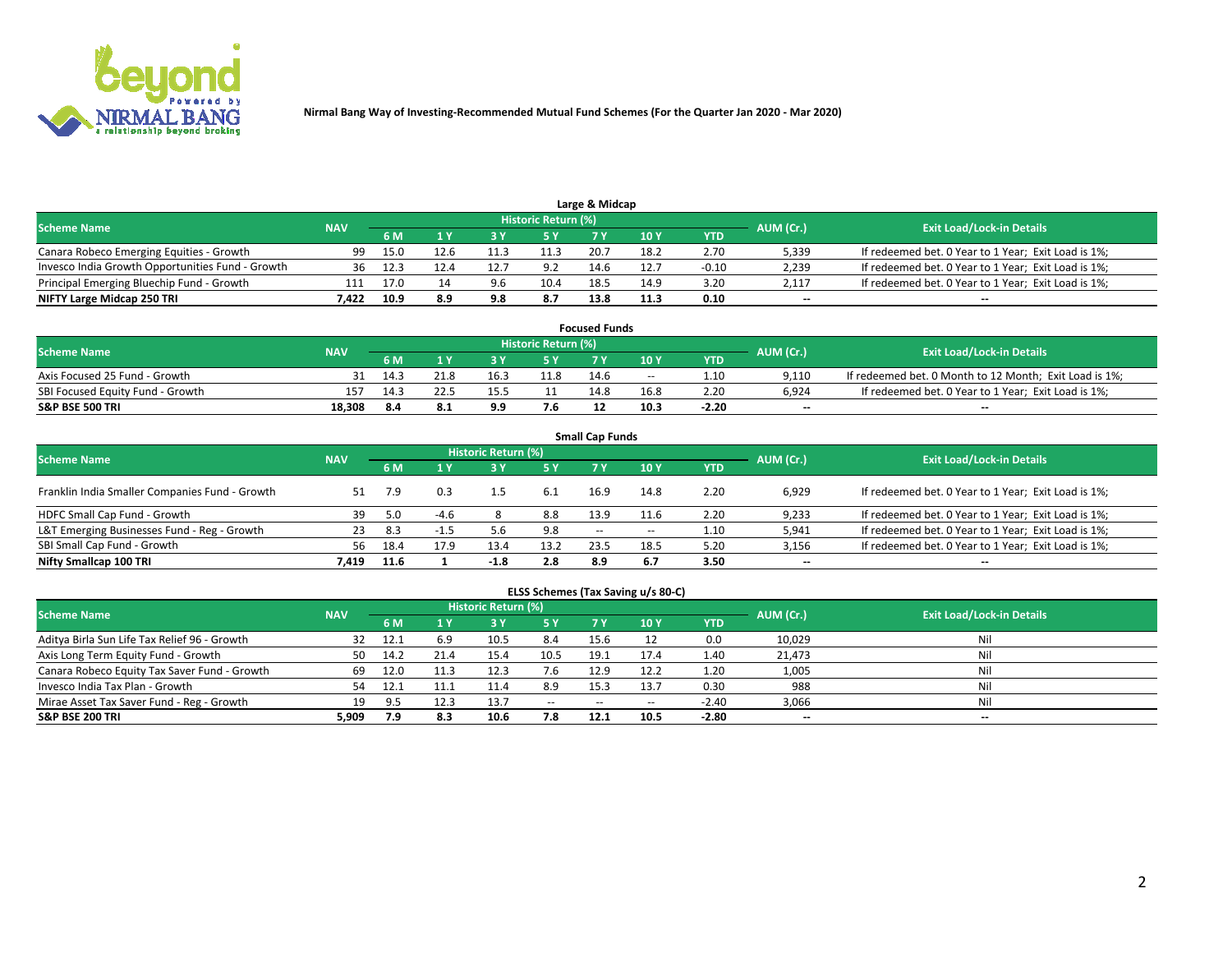

|                                                                                                                 |        |      |      |      |     | <b>Contra/Value Fund</b> |      |            |        |                                                     |  |  |  |  |
|-----------------------------------------------------------------------------------------------------------------|--------|------|------|------|-----|--------------------------|------|------------|--------|-----------------------------------------------------|--|--|--|--|
| <b>Historic Return (%)</b><br><b>Exit Load/Lock-in Details</b><br>AUM (Cr.)<br><b>Scheme Name</b><br><b>NAV</b> |        |      |      |      |     |                          |      |            |        |                                                     |  |  |  |  |
|                                                                                                                 |        | 6 M  |      |      | 5 Y | 7 V                      | 10Y  | <b>YTD</b> |        |                                                     |  |  |  |  |
| Kotak India EQ Contra Fund - Reg - Growth                                                                       | לל     | 9.8  |      | 12.3 | 8.4 | 12.8                     |      | $-0.50$    | 882    | If redeemed bet. 0 Year to 1 Year; Exit Load is 1%; |  |  |  |  |
| Invesco India Contra Fund - Growth                                                                              | 49     | 10.8 | 9.6  |      | 9.4 | 16.1                     | 12.8 | 0.50       | 4,596  | If redeemed bet. 0 Year to 1 Year; Exit Load is 1%; |  |  |  |  |
| UTI Value Opportunities Fund - Growth                                                                           |        | 12.5 | 12.6 | 9.1  | 4.8 | 10.6                     | 10.9 | 0.20       | 4,560  | If redeemed bet. 0 Year to 1 Year; Exit Load is 1%; |  |  |  |  |
| Nippon India Value Fund - Growth                                                                                | 74     |      | 7.9  | 8.4  | 6.6 | 12.1                     | 10.3 | $-2.30$    | 3,133  | If redeemed bet. 0 Year to 1 Year; Exit Load is 1%; |  |  |  |  |
| <b>S&amp;P BSE 500 TRI</b>                                                                                      | 18.308 | -8.4 | 8.1  | 9.9  | 7.6 |                          | 10.3 | $-2.20$    | $\sim$ | $- -$                                               |  |  |  |  |

|                                                                           |            |      |        |                     |      | Sector/Thematic |                          |            |           |                                                        |
|---------------------------------------------------------------------------|------------|------|--------|---------------------|------|-----------------|--------------------------|------------|-----------|--------------------------------------------------------|
| <b>Scheme Name</b>                                                        | <b>NAV</b> |      |        | Historic Return (%) |      |                 |                          |            | AUM (Cr.) | <b>Exit Load/Lock-in Details</b>                       |
|                                                                           |            | 6 M  | 1 Y    | 73 Y                | 15 Y | 7 Y             | 10Y                      | <b>YTD</b> |           |                                                        |
| Canara Robeco Consumer Trends Fund - Reg -<br>Growth                      | 43         | 17.3 | 14.2   | 14.4                | 10.9 | 15.2            | 15.1                     | 2.20       | 374       | If redeemed bet. 0 Year to 1 Year; Exit Load is 1%;    |
| Mirae Asset Great Consumer Fund - Growth                                  | 38         | 16.6 | 12.4   | 15.9                | 11.5 |                 | $\overline{\phantom{a}}$ | 1.00       | 961       | If redeemed bet. 0 Year to 1 Year; Exit Load is 1%;    |
| <b>ICICI Prudential Technology Fund - Growth</b>                          | 61         | 4.8  | $-0.2$ | 16.3                | 7.8  | 16.5            | 15.9                     | 4.50       | 409       | If redeemed bet. 0 Day to 15 Day; Exit Load is 1%;     |
| Nippon India Pharma Fund - Growth                                         | 156        | 13.5 | 2.8    | 4.9                 | 3.9  | 13              | 13.6                     | 2.50       | 2,417     | If redeemed bet. 0 Year to 1 Year; Exit Load is 1%;    |
| BNP Paribas India Consumption Fund - Reg - Growth                         | 13         | 16.6 | 23.4   | $- -$               | --   |                 | --                       | 2.50       | 467       | If redeemed bet. 0 Month to 12 Month; Exit Load is 1%; |
| ICICI Prudential Banking and Financial Services Fund -<br>Retail - Growth | 67         |      | 13.3   | 11.2                | 11.4 | 16.7            | 16.8                     | $-4.50$    | 3,592     | If redeemed bet. 0 Day to 15 Day; Exit Load is 1%;     |
| <b>S&amp;P BSE 500 TRI</b>                                                | 18.308     | 8.4  | 8.1    | 9.9                 | 7.6  |                 | 10.3                     | $-2.20$    | --        | $- -$                                                  |

| <b>Dynamic Asset Allocation Funds</b>                      |            |     |      |                     |        |           |      |            |                          |                                                          |  |  |  |
|------------------------------------------------------------|------------|-----|------|---------------------|--------|-----------|------|------------|--------------------------|----------------------------------------------------------|--|--|--|
| <b>Scheme Name</b>                                         | <b>NAV</b> |     |      | Historic Return (%) |        |           |      |            | AUM (Cr.)                | <b>Exit Load/Lock-in Details</b>                         |  |  |  |
|                                                            |            | 6 M |      | 73 Y                | 5 Y    | <b>7Y</b> | 10Y  | <b>YTD</b> |                          |                                                          |  |  |  |
| ICICI Prudential Balanced Advantage Fund - Reg -<br>Growth | 38         | 7.7 |      | 8.7                 | 8.5    | 11.8      |      | $-0.80$    | 28,528                   | If redeemed bet. 0 Year to 1 Year; Exit Load is 1%;      |  |  |  |
| Invesco India Dynamic Equity Fund - Growth                 | 30         | 5.6 |      | 7.8                 | 6.8    | 11.5      | 10.3 | $-0.10$    | 893                      | If redeemed bet. 0 Month to 3 Month; Exit Load is 0.25%; |  |  |  |
| Nippon India Balanced Advantage Fund - Growth              | 94         | 5.2 | 8.4  | 8.3                 | 6.7    | 11.3      | 10.7 | $-0.40$    | 2,694                    | If redeemed bet. 0 Month to 12 Month; Exit Load is 1%;   |  |  |  |
| HDFC Balanced Advantage Fund - Growth                      | 194        | 1.5 | 4.7  | 8.5                 | 7.2    | 10.6      | 10.4 | $-4.00$    | 44,498                   | If redeemed bet. 0 Year to 1 Year; Exit Load is 1%;      |  |  |  |
| SBI Dynamic Asset Allocation Fund - Reg - Growth           | 13         | 2.0 | 1.3  | 7.6                 | $\sim$ | --        | --   | $-3.60$    | 677                      | If redeemed bet. 0 Month to 12 Month; Exit Load is 1%;   |  |  |  |
| NIFTY 50 Hybrid Composite Debt 65:35 Index                 | 10,348     | 5.7 | 10.1 | 10.2                | 7.8    | 10.5      | 9.9  | $-2.10$    | $\overline{\phantom{a}}$ | $- -$                                                    |  |  |  |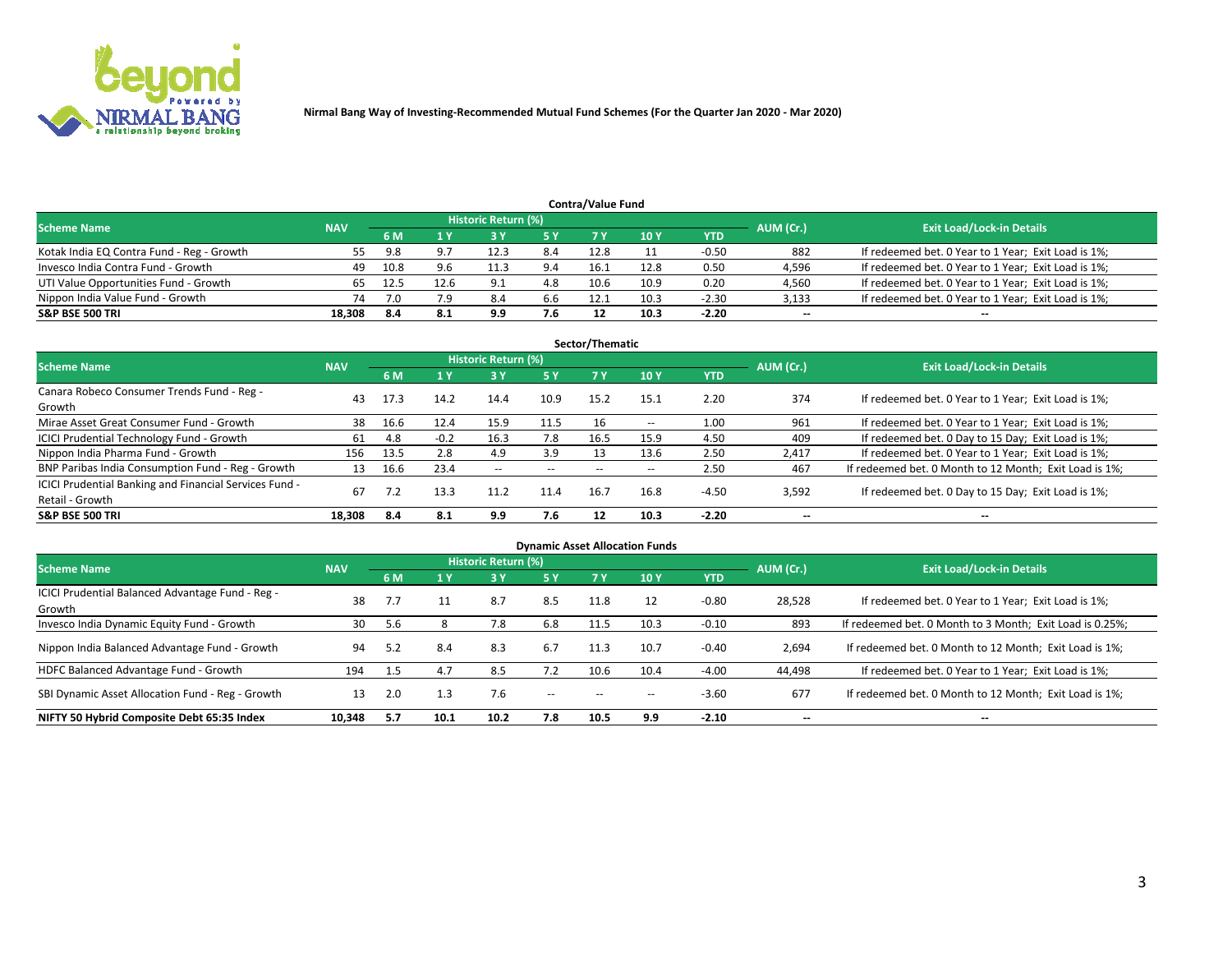

|                                                 |            |      |      |                            |        | <b>Hybrid Aggressive</b> |       |         |                          |                                                        |
|-------------------------------------------------|------------|------|------|----------------------------|--------|--------------------------|-------|---------|--------------------------|--------------------------------------------------------|
| <b>Scheme Name</b>                              | <b>NAV</b> |      |      | <b>Historic Return (%)</b> |        |                          |       |         | AUM (Cr.)                | <b>Exit Load/Lock-in Details</b>                       |
|                                                 |            | 6 M  |      |                            |        |                          | 10Y   | YTD     |                          |                                                        |
| ICICI Prudential Equity & Debt Fund - Growth    | 136        | 4.9  | 8.9  | 6.9                        | 7.9    | 13.3                     | 13.1  | $-3.10$ | 23,073                   | If redeemed bet. 0 Year to 1 Year; Exit Load is 1%;    |
| Mirae Asset Hybrid - Equity Fund - Reg - Growth | 15         | 5.8  | 9.6  | 9.8                        | $\sim$ | $\overline{\phantom{a}}$ | $- -$ | $-2.70$ | 3,190                    | If redeemed bet. 0 Year to 1 Year; Exit Load is 1%;    |
| SBI Equity Hybrid Fund - Growth                 | 146        | 9.6  | 16.1 |                            | 8.9    | 14.3                     |       | 0.50    | 31,620                   | If redeemed bet. 0 Month to 12 Month; Exit Load is 1%; |
| Canara Robeco Equity Hybrid Fund - Growth       | 170        | 10.3 | 12.3 | 10.4                       | 8.5    | 13.2                     | 12.4  | 1.00    | 2,824                    | If redeemed bet. 0 Year to 1 Year; Exit Load is 1%;    |
| NIFTY 50 Hybrid Composite Debt 65:35 Index      | 10,348     |      | 10.1 | 10.2                       | 7.8    | 10.5                     | 9.9   | $-2.10$ | $\overline{\phantom{a}}$ | $- -$                                                  |

|                                            |            |           |                                  |     | <b>Arbitrage Fund</b> |     |            |        |                                                          |
|--------------------------------------------|------------|-----------|----------------------------------|-----|-----------------------|-----|------------|--------|----------------------------------------------------------|
| <b>Scheme Name</b>                         | <b>NAV</b> | AUM (Cr.) | <b>Exit Load/Lock-in Details</b> |     |                       |     |            |        |                                                          |
|                                            |            | 1 M.      | } M                              | 1 V |                       |     | <b>YTD</b> |        |                                                          |
| IDFC Arbitrage Fund - Reg - Growth         |            |           |                                  |     |                       |     | 7.80       | 11,944 | If redeemed bet. 0 Month to 1 Month; Exit Load is 0.25%; |
| Kotak Equity Arbitrage Fund - Reg - Growth | 28         |           |                                  | 6.2 |                       | b.4 | 7.60       | 17.486 | If redeemed bet. 0 Day to 30 Day; Exit Load is 0.25%;    |
| Nippon India Arbitrage Fund - Growth       | 20         |           |                                  |     |                       |     | 7.80       | 10.528 | If redeemed bet. 0 Month to 1 Month; Exit Load is 0.25%; |

|                                          |            |           |                                  |                          |                          | <b>Equity Saver</b> |               |            |                          |                                                        |
|------------------------------------------|------------|-----------|----------------------------------|--------------------------|--------------------------|---------------------|---------------|------------|--------------------------|--------------------------------------------------------|
| Scheme Name                              | <b>NAV</b> | AUM (Cr.) | <b>Exit Load/Lock-in Details</b> |                          |                          |                     |               |            |                          |                                                        |
|                                          |            | 6 M       |                                  |                          | 5 Y                      |                     | $\sqrt{10}$ Y | <b>YTD</b> |                          |                                                        |
| Axis Equity Saver Fund - Reg - Growth    |            | i.8       | 8.b                              |                          | $\sim$                   | $-$                 | $- -$         | 0.50       | 812                      | If redeemed bet. 0 Month to 12 Month; Exit Load is 1%; |
| Kotak Equity Savings Fund - Reg - Growth |            |           | .                                |                          |                          | $- -$               | $- -$         | $-0.10$    | 1,843                    | If redeemed bet. 0 Year to 1 Year; Exit Load is 1%;    |
| CRISIL Hybrid 50+50 - Moderate Index*    |            | $-$       | $-$                              | $\overline{\phantom{a}}$ | $\overline{\phantom{a}}$ | $\sim$              | --            | $- -$      | $\overline{\phantom{a}}$ | $- -$                                                  |

| <b>Liquid Funds</b>              |            |      |     |                            |      |                          |            |                 |           |                                  |  |  |  |  |
|----------------------------------|------------|------|-----|----------------------------|------|--------------------------|------------|-----------------|-----------|----------------------------------|--|--|--|--|
| Scheme Name                      | <b>NAV</b> |      |     | <b>Historic Return (%)</b> |      |                          | <b>YTM</b> | Avg             | AUM (Cr.) | <b>Exit Load/Lock-in Details</b> |  |  |  |  |
|                                  |            | 1 W. | ว พ | 1 M                        | 3 M  | 1 Y                      |            | <b>Maturity</b> |           |                                  |  |  |  |  |
| Axis Liquid Fund - Growth        | 2.173      |      |     | 4.9                        | 5.2  |                          | 5.29       | 0.17            | 29,119    | *Ref Footnote                    |  |  |  |  |
| IDFC Cash Fund - Reg - Growth    | 2.370      | 5.0  |     |                            | 4.9  |                          | 5.09       | 0.13            | 10,312    | *Ref Footnote                    |  |  |  |  |
| Kotak Liquid Fund - Reg - Growth | 3,965      | 5.0  |     |                            | ۰۰ ت |                          | 5.28       | 0.14            | 27,114    | *Ref Footnote                    |  |  |  |  |
| <b>CRISIL Liquid Fund Index</b>  | $- -$      |      |     | ∍.                         | 5.6  | $\overline{\phantom{a}}$ | $- -$      | $- -$           | $\sim$    | $\sim$                           |  |  |  |  |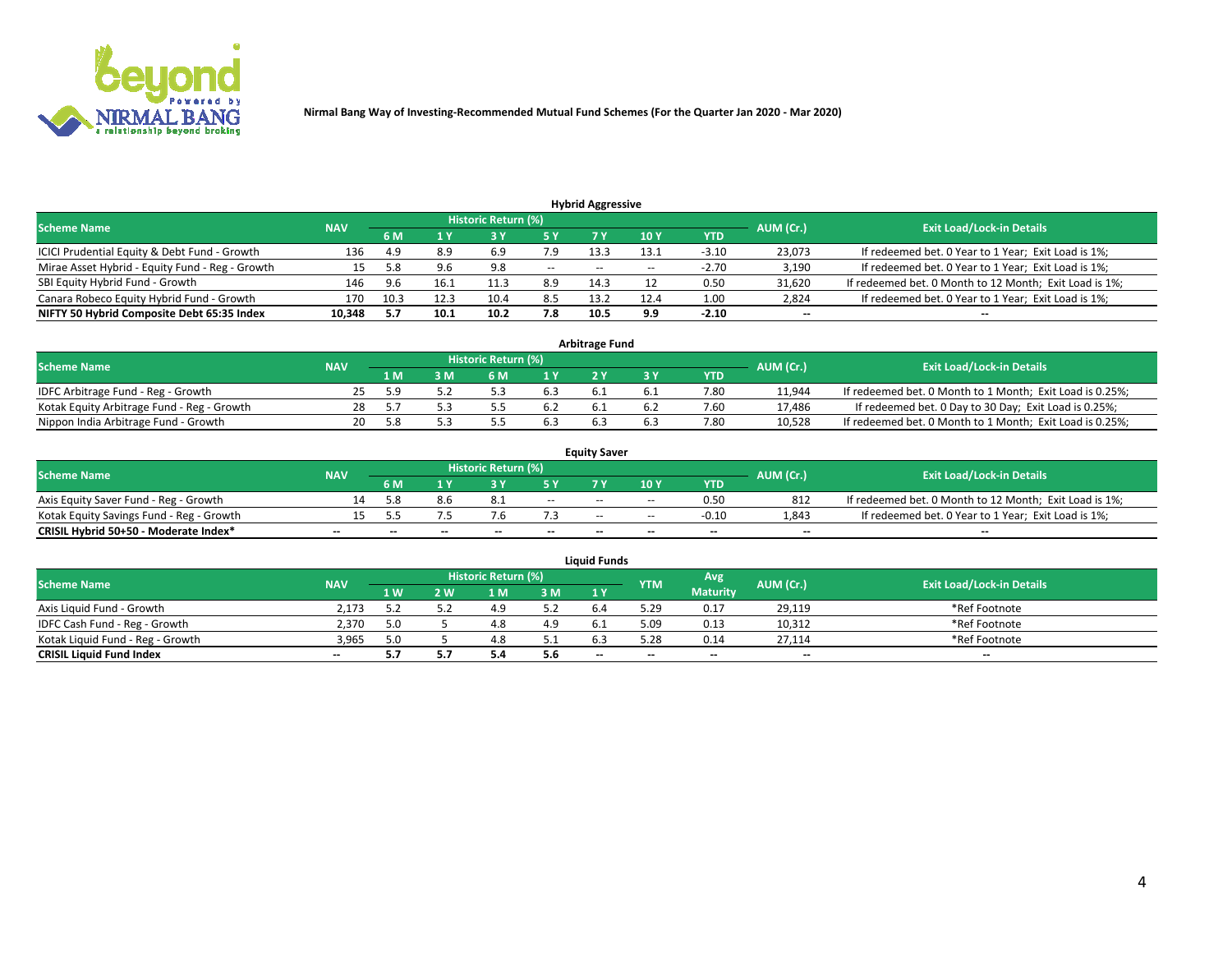

|                                               |            |      |      |                     |       | <b>Ultra Short Fund</b> |            |                 |           |                                  |
|-----------------------------------------------|------------|------|------|---------------------|-------|-------------------------|------------|-----------------|-----------|----------------------------------|
| <b>Scheme Name</b>                            | <b>NAV</b> |      |      | Historic Return (%) |       |                         | <b>YTM</b> | Avg             | AUM (Cr.) | <b>Exit Load/Lock-in Details</b> |
|                                               |            | 1 M  | 3 M  | 6 M                 | 1 Y   | 3 Y                     |            | <b>Maturity</b> |           |                                  |
| IDFC Ultra Short Term Fund - Reg - Growth     |            |      | 5.8  | $b_{\cdot}$         | 7.8   | $- -$                   | 5.78       | 0.41            | 4,408     | Nil                              |
| Sundaram Ultra Short Term Fund - Reg - Growth | 10         | -4.6 |      |                     | $- -$ | --                      | 5.57       | 0.29            | 362       | Nil                              |
| L&T Ultra Short Term Fund - Growth            |            |      |      |                     |       |                         | 5.8        | 0.49            | 2,454     | Nil                              |
| <b>NIFTY Ultra Short Duration Debt Index</b>  | 4,022      | -6.4 | -6.2 | <b>D.</b>           | 7.6   |                         | $\sim$     | $\sim$          | $\sim$    | $- -$                            |

| <b>Money Market Fund</b>                         |            |     |     |                     |        |    |            |                 |           |                                  |  |  |  |  |
|--------------------------------------------------|------------|-----|-----|---------------------|--------|----|------------|-----------------|-----------|----------------------------------|--|--|--|--|
| <b>Scheme Name</b>                               | <b>NAV</b> |     |     | Historic Return (%) |        |    | <b>YTM</b> | 'Avg            | AUM (Cr.) | <b>Exit Load/Lock-in Details</b> |  |  |  |  |
|                                                  |            | 1 M | 3 M | 6 M                 | 1 Y    | 3Y |            | <b>Maturity</b> |           |                                  |  |  |  |  |
| Aditya Birla Sun Life Money Manager Fund - Reg - | 266        | 5.9 | 5.8 | 6.6                 | 7.8    |    | 5.91       | 0.39            | 10,878    | Nil                              |  |  |  |  |
| Growth<br>Franklin India Savings Fund - Growth   |            |     |     | 6.9                 | 8.2    |    | 5.75       | 0.38            | 4,724     | Nil                              |  |  |  |  |
| Nippon India Money Market Fund - Growth          | 3,003      |     |     | 6.7                 | 7.8    |    | 5.55       | 0.30            | 3,805     | Nil                              |  |  |  |  |
| <b>CRISIL Liquid Fund Index</b>                  | $- -$      |     | 5.6 | 5.8                 | $\sim$ | -- | --         | $\sim$          | $\sim$    | $\sim$                           |  |  |  |  |

| <b>Short Term Fund</b>                          |            |      |     |                            |      |           |            |                 |           |                                  |  |  |  |  |
|-------------------------------------------------|------------|------|-----|----------------------------|------|-----------|------------|-----------------|-----------|----------------------------------|--|--|--|--|
| <b>Scheme Name</b>                              | <b>NAV</b> |      |     | <b>Historic Return (%)</b> |      |           | <b>YTM</b> | Avg             | AUM (Cr.) | <b>Exit Load/Lock-in Details</b> |  |  |  |  |
|                                                 |            | 1 M  | 3 M | 6 M                        | 1Y   | <b>3Y</b> |            | <b>Maturity</b> |           |                                  |  |  |  |  |
| Axis Short Term Fund - Growth                   |            | -8.4 |     | 8.3                        | 10.2 |           | 6.65       | 2.50            | 4,404     | Nil                              |  |  |  |  |
| HDFC Short Term Debt Fund - Growth              | 22         | 9.4  | 8.3 |                            | 10.2 |           | 7.17       | 3.05            | 10,519    | Nil                              |  |  |  |  |
| IDFC Bond Fund - Short Term Plan - Reg - Growth | 41         | ۰ p  |     | 8.4                        | 10.2 |           | 6.79       | 2.23            | 11,757    | Nil                              |  |  |  |  |
| Kotak Bond Short Term Fund - Reg - Growth       | 38         | -8.5 | 6.9 | ہ 7                        | 9.9  |           | / .16      | 2.94            | 10,602    | Nil                              |  |  |  |  |
| L&T Short Term Bond Fund - Reg - Growth         |            |      |     |                            | 9.7  |           | 6.67       | 2.24            | 4,866     | Nil                              |  |  |  |  |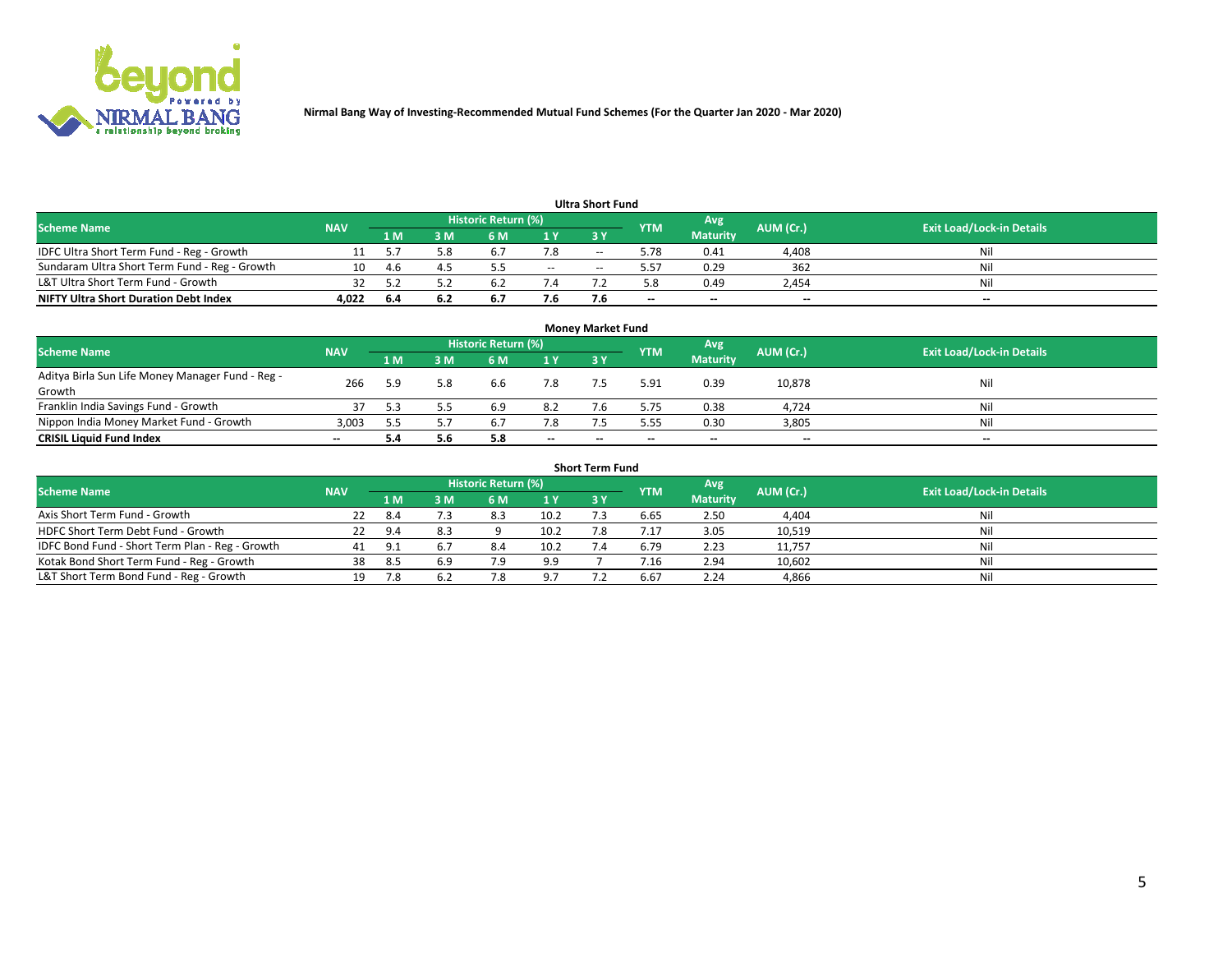

| <b>Low Duration Fund</b>                  |            |            |     |                            |     |  |            |                 |           |                                  |  |  |  |  |
|-------------------------------------------|------------|------------|-----|----------------------------|-----|--|------------|-----------------|-----------|----------------------------------|--|--|--|--|
| <b>Scheme Name</b>                        | <b>NAV</b> |            |     | <b>Historic Return (%)</b> |     |  | <b>YTM</b> | Avg             | AUM (Cr.) | <b>Exit Load/Lock-in Details</b> |  |  |  |  |
|                                           |            | 1 M        | ያ M | 5 M                        | 1 V |  |            | <b>Maturity</b> |           |                                  |  |  |  |  |
| Axis Treasury Advantage Fund - Growth     | 2.234      | b.b        |     |                            | 8.8 |  |            | 0.90            | 3,949     | Nil                              |  |  |  |  |
| Canara Robeco Savings Fund - Reg - Growth |            | <b>b.3</b> |     | b.b                        |     |  | 5.98       | 0.90            | 1,112     | Nil                              |  |  |  |  |
| IDFC Low Duration Fund - Reg - Growth     |            | 6.8        |     |                            | 8.3 |  | 5.88       | 0.79            | 5,323     | Nil                              |  |  |  |  |

| <b>Banking &amp; PSU Bond Funds</b>            |            |      |    |                            |      |                |            |                 |           |                                  |  |  |  |
|------------------------------------------------|------------|------|----|----------------------------|------|----------------|------------|-----------------|-----------|----------------------------------|--|--|--|
| <b>Scheme Name</b>                             | <b>NAV</b> |      |    | <b>Historic Return (%)</b> |      |                | <b>YTM</b> | Avg             | AUM (Cr.) | <b>Exit Load/Lock-in Details</b> |  |  |  |
|                                                |            | 1 M  | sм | 6 M                        | 71 Y | <b>3Y</b>      |            | <b>Maturity</b> |           |                                  |  |  |  |
| HDFC Banking and PSU Debt Fund - Reg - Growth  | 16         | -9.5 |    | $\Omega$ 1                 | 10.9 |                | 7.24       | 3.05            | 4,848     | Ni                               |  |  |  |
| Kotak Banking and PSU Debt Fund - Reg - Growth | 46         | 9.8  |    | 8.6                        | 11.5 |                | 7.09       | 3.81            | 4,204     | Ni                               |  |  |  |
| IDFC Banking & PSU Debt Fund - Reg - Growth    | 18         | 10.2 |    |                            | 12.2 | $\mathbf{R}$ . | 6.95       | 3.14            | 12.627    | Ni                               |  |  |  |

| <b>Corporate Bond Funds</b>                         |            |      |     |                            |      |            |            |                 |           |                                                         |  |  |  |
|-----------------------------------------------------|------------|------|-----|----------------------------|------|------------|------------|-----------------|-----------|---------------------------------------------------------|--|--|--|
| <b>Scheme Name</b>                                  | <b>NAV</b> |      |     | <b>Historic Return (%)</b> |      |            | <b>YTM</b> | Avg             | AUM (Cr.) | <b>Exit Load/Lock-in Details</b>                        |  |  |  |
|                                                     |            | 1 M  | 3 M | 6 M                        | 1 Y  | <b>3 Y</b> |            | <b>Maturity</b> |           |                                                         |  |  |  |
| ICICI Prudential Corporate Bond Fund - Reg - Growth |            | -8.5 |     | 8.4                        | 10.2 |            | 6.96       | 2.40            | 11,339    | Nil                                                     |  |  |  |
| L&T Triple Ace Bond Fund - Reg - Growth             |            | 10.4 |     | 6.7                        | 14.4 | ხ.5        | 7.58       | 8.28            | 2,298     | If redeemed bet. 0 Month to 3 Month; Exit Load is 0.5%; |  |  |  |
| Kotak Corporate Bond Fund - Std - Growth            | 2,665      | -8.7 | 6.9 | 8.4                        | 9.8  |            | 6.82       | 1.72            | 4,418     | Nil                                                     |  |  |  |

| <b>Credit Risk Fund</b>                    |            |        |     |                            |      |    |            |                 |           |                                                           |  |  |  |
|--------------------------------------------|------------|--------|-----|----------------------------|------|----|------------|-----------------|-----------|-----------------------------------------------------------|--|--|--|
| <b>Scheme Name</b>                         | <b>NAV</b> |        |     | <b>Historic Return (%)</b> |      |    | <b>YTM</b> | Avg             | AUM (Cr.) | <b>Exit Load/Lock-in Details</b>                          |  |  |  |
|                                            |            | 1 M    | ያ M | 6 M                        | 1 Y  | 3Y |            | <b>Maturity</b> |           |                                                           |  |  |  |
| ICICI Prudential Credit Risk Fund - Growth | 22         | - 11.4 |     | 10.4                       | 10.3 |    | 9.44       | 2.28            | 12,126    | If redeemed bet. 0 Year to 1 Year; Exit Load is 1%;       |  |  |  |
| Kotak Credit Risk Fund - Reg - Growth      | 22         | 9.8    | 8.7 | 9.                         | 9.6  |    | 8.94       | 2.70            | 5,043     | If redeemed bet. 0 Year to 1 Year; Exit Load is 1%;       |  |  |  |
|                                            |            |        |     |                            |      |    |            |                 |           | If redeemed bet. 0 Month to 12 Month; Exit Load is 3%; If |  |  |  |
| SBI Credit Risk Fund - Growth              |            | 10.4   | 6.6 |                            |      |    | 8.69       | 2.49            | 5,076     | redeemed bet. 12 Month to 24 Month; Exit Load is 1.5%; If |  |  |  |
|                                            |            |        |     |                            |      |    |            |                 |           | redeemed bet. 24 Month to 36 Month; Exit Load is 0.75%;   |  |  |  |